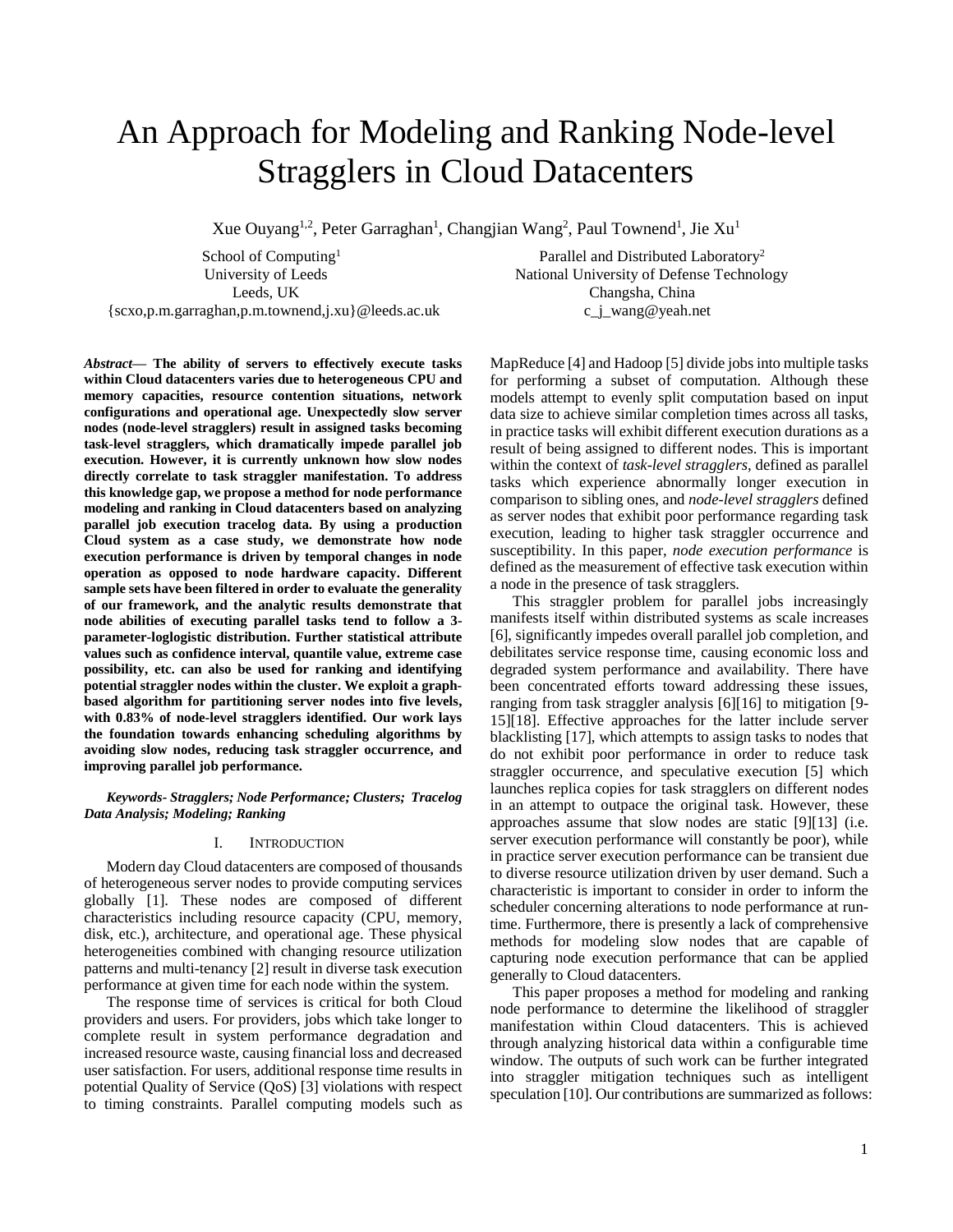

Figure 1. Task duration pattern of (a) job 6336907144, (b) job 6336143870, (c) job 6335538471, (d) job 6301092750 from Google trace

- ̶ *A method for modeling node execution performance.* We describe in detail a model framework that can analyze nodes' task execution performance in the presence of stragglers, including execution data extraction and normalization, distribution fitting, indicator selection and ranking.
- ̶ *An approach for node-level straggler detection.* Through ranking, our framework can classify server nodes into different performance levels and identify the weakest node-level stragglers within a system. This is important for improving blacklisting and speculation efficiency when dealing with stragglers.
- ̶ *New insights into node-level straggler manifestation within production Cloud datacenters.* We have evaluated our method using production data from a Google datacenter [7][8]. From our results, we are able to gain new insight demonstrating the transient nature of execution performance within datacenter nodes.

The paper is structured as follows: Section 2 presents the straggler problem background and related work; Section 3 illustrates the node performance modeling and ranking framework; Section 4 discusses the case study data and the methods of extracting MapReduce task information, while Section 5 presents the analysis findings using the model; Section 6 discusses conclusions and future work.

# II. RELATED WORK

Frameworks such as MapReduce decompose jobs into multiple tasks which are executed across numerous nodes in order to achieve better performance through parallelization. However, these frameworks still face challenging problems toward effective execution within large-scale clusters. The Long Tail problem [6] is one example of such a challenge, characterized as a small subset of parallel tasks performing much slower (defined as task-level stragglers) in comparison with other tasks in the same job, therefore incurring a significant delay towards final job completion. Figure 1 depicts task execution patterns within jobs of varying sizes from a Google production cluster [7][8]. It is observable that the Long Tail problem manifests within different sizes of jobs. For example, in Fig. 1(a-c) the slowest task is approximately 2.5 slower to complete in comparison with the average. Fig. 1(d) demonstrates job containers with no stragglers, with the majority of tasks completing in approximately the same time frame. Task-level stragglers can stem from numerous causes including hardware heterogeneity [10], resource contention [11], background network traffic [12], I/O discord [13], data skew [14] and OS or application-level related sources [15].

There are numerous works that analyze the impact of tasklevel stragglers on system performance from the application perspective: for example, Jeffrey et al. [6] demonstrate that the slowest 5% of completed requests are responsible for half of the total 99th percentile latency. That work also discusses the positive correlation between straggler probability and cluster size, concluding that the probability of longer latency increases within larger system scales.

Ananthanarayanan et al. [12] show that 80% of task stragglers have a uniform probability of delay between 150%- 250% compared to the median task duration, with 10% exhibiting a delay 1000% greater than median task duration.

Garraghan et al. [16] analyze two production Cloud datacenters and demonstrate that less than 5% and 3% of task stragglers negatively impact between 35% and 59% of total batch jobs within two production Cloud datacenters. From these results they propose a task straggler identification system that combines both historical and online analytics.

There exist primarily two methods for mitigating tasklevel stragglers: server blacklisting [17] and speculative execution [5]. Server blacklisting is performed by the scheduler maintaining a blacklist of nodes within the cluster (such as detailed in Fuxi [23] or by modifying the mapredsite.xml for Hadoop). This results in tasks never assigned to such nodes until list removal. The effectiveness of this approach is dependent on correctly detecting faulty nodes for blacklisting, otherwise, the system capacity will be degraded due to false positives. Furthermore, current practice assumes that weak nodes are known by the system administrator, and that server performance will remain stable. This is not always the case, making it increasingly infeasible to conduct such manual configuration for clusters comprising thousands of nodes, and such static configuration is unable to capture accurate node performance.

Speculative execution [5] monitors the execution of each task and will launch speculative replicas for identified task stragglers with the assumption that it will complete prior to the original straggler. There exist numerous techniques which extend this method in terms of specified cases such as a heterogeneous nodes environment [10] and small jobs execution (less than 10 parallel tasks)[18]. While these works are effective in minimizing the impact of task stragglers within the system, they are mainly focused on selecting the best task candidates to make replicas and ignore the impact of poor node-level straggler performance. This is particularly important in avoiding the scheduling of speculative replicas onto these straggler nodes, leading to decreased likelihood of the replica completing prior to the task straggler. In this case,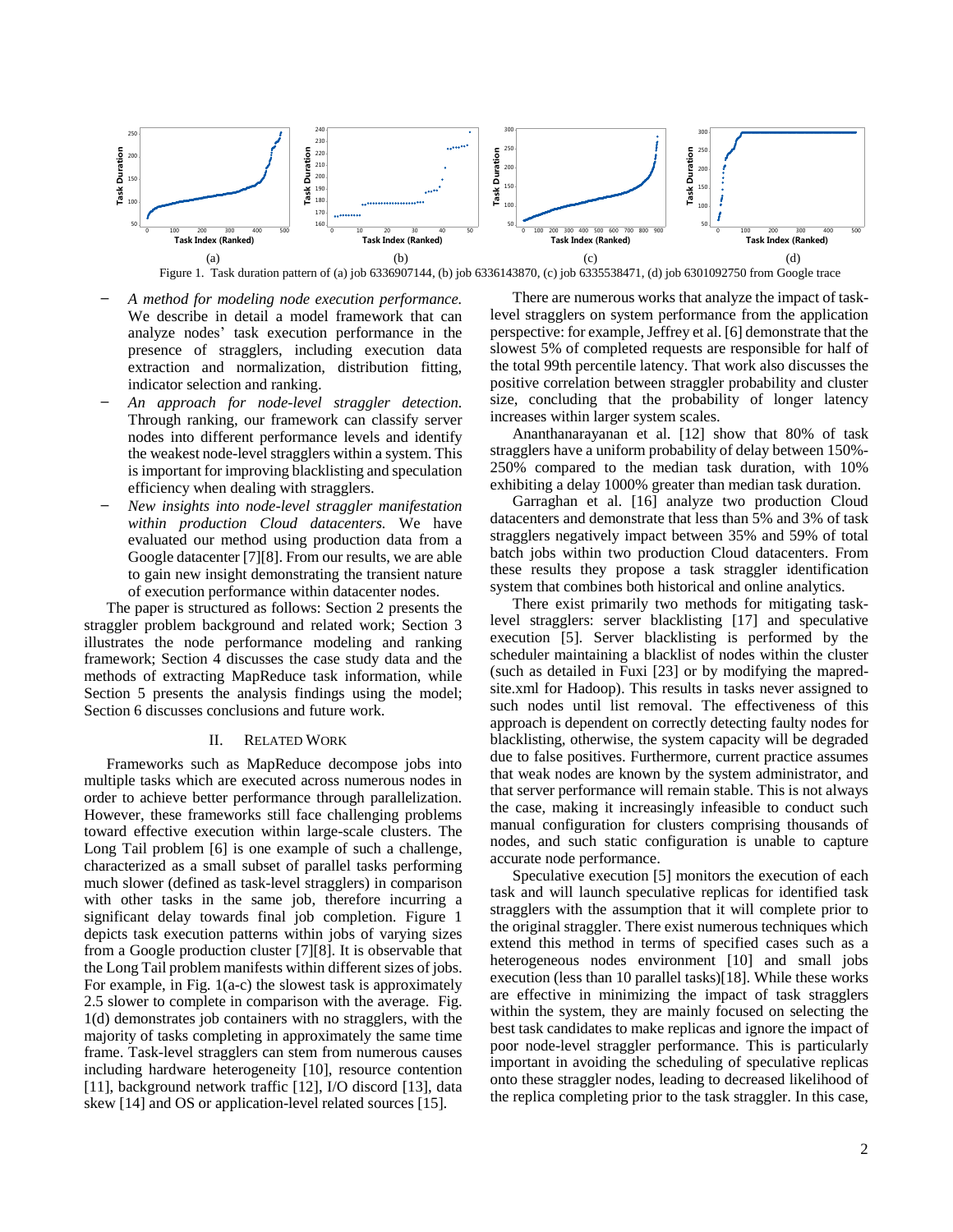speculation results in limited improvement in job performance as well as increased resource overhead.

In terms of determining the effective placement of replicas on nodes, Chen et al. [13] consider both data locality and data skew to develop a cost benefit model based on the cluster load. Yadwadkar et al. [9] develop a system to proactively avoid stragglers by analyzing a production trace and perform regression using node level statistics. This system periodically produces correlations between node level status and task execution times in the form of decision trees, enhancing scheduler policy making when determining which node to run the replica in order to minimize overall job execution.

While these methods leverage the concept of applying data analytics to identify weak nodes effectively, they each assume that poor node performance is a static characteristic that remains constant within the cluster, and is determined by node capacity. In reality, the execution performance of a node fluctuates over time due to factors such as resource contention level, workload heterogeneity and user demand. This has been studied in [2] demonstrating that there exists dynamicity in system conditions within clusters driven by diverse users and tasks execution profiles.

# III. FRAMEWORK FOR MODELING AND RANKING NODE EXECUTION PERFORMANCE

Before introducing our framework, it is necessary to define key concepts in our research. The *scheduler* is responsible for assigning *jobs* into the Cloud datacenter which comprise *M* server nodes. Job *j* contains *N* subtasks running in parallel on multiple nodes where  $task<sub>j</sub><sup>i</sup>$  represents the  $i_{th}$  task belonging to job  $j$  ( $i \leq N$ ). It is assumed that subtasks exhibiting non-straggler behavior share similar response times (for example, all map tasks of a certain MapReduce job have similar execution lengths due to identical block size).

The duration of  $task_j^i$  is defined as the time between scheduling and completion, represented as  $t_j^i$ . Task stragglers refers to those with  $t_j^i > Th * \overline{t_j}$ , where  $\overline{t_j} = Avg(t_j^1, t_j^2, ..., t_j^n) =$  $\sum_{i=1}^{n} t_j^i/n$ . *Th* represents a specific threshold for task straggler identification. In most literature pertaining to stragglers, this threshold is typically configured to a value of 1.5 (i.e. tasks whose execution is 50% greater than the average execution of tasks within the same job) [10][14][18], while [19]



Figure 2. Framework architecture

# **Algorithm 1. Operation of Model Framework**

# **Inputs:**

Quintuple  $e = \langle t_s, t_e, ID_{task}, ID_{job}, ID_{machine} \rangle$ 

- $t_s$ ,  $t_e$  task start / end time
- $ID_{task}$ ,  $ID_{job}$ ,  $ID_{machine}$  task ID, job ID this task belongs to, and machine ID this task runs on
- 1. **For each** *e* from filtered trace data
- 2.  $\mu = NormalizedExecutionValue(e)$
- 3.  $\omega = \langle ID_{task}, ID_{job}, ID_{machine}, \mu \rangle$
- 4. **For each**  $\omega$
- 5.  $\qquad \varphi = \langle ID_{machine}, \mu \rangle$
- 6. **For each**  $ID_{machine}$
- 7.  $f = BestFitDistribution(\varphi)$
- 8.  $I = TargetabilityIndicator(f)$

#### 9. **Rank** (1)

proposes a dynamic threshold calculation algorithm to define task stragglers in accordance to workload type and cluster resource usage.

#### *A. Overall Framework*

The framework consists of four steps as shown in Algorithm 1 and Figure 2: (i) *Execution Normalizer* within *Application Master* calculates normalized task duration respective to job execution, (ii) *Model Builder* within *Node Manager* is responsible for calculating the probability distribution models of execution performance for each node, (iii) *Indicator Calculator* is responsible for selecting statistical properties to indicate node ability in turns of parallel job execution, and (iv) the *Node Ranking* component will produce a rank order list of all system nodes to determine susceptibility to stragglers. This framework can be readily integrated into current 2-tier Cloud resource managers such as Yarn [24] as shown in Figure 2, leveraging data typically recorded in system operation, including task start and completion timestamps, job and task identifiers, and server node ID. Therefore, it results in minimal burden upon the system due to no need for additional monitoring and data extraction. The following sections introduce each of the phases in detail.

#### *B. Task Duration Normalization*

Node-level straggler detection is performed by studying task execution performance on a per node basis. However, as Cloud datacenters are composed of heterogeneous workload characteristics [2], it is challenging to directly compare job (by extension task) performance across the entire system. On the other hand, the relative task durations (compared to its job average) can be used to study a tasks' progress in comparison to its own siblings. As a result, the first step of the framework is to use z-score normalization across all tasks duration  $t_j^i$  to generate  $\tilde{t}_j^{\tilde{i}}$  by using equation (1).

$$
\tilde{t}_j^i = \frac{t_j^i - \bar{t}_j}{\sigma_j} \tag{1}
$$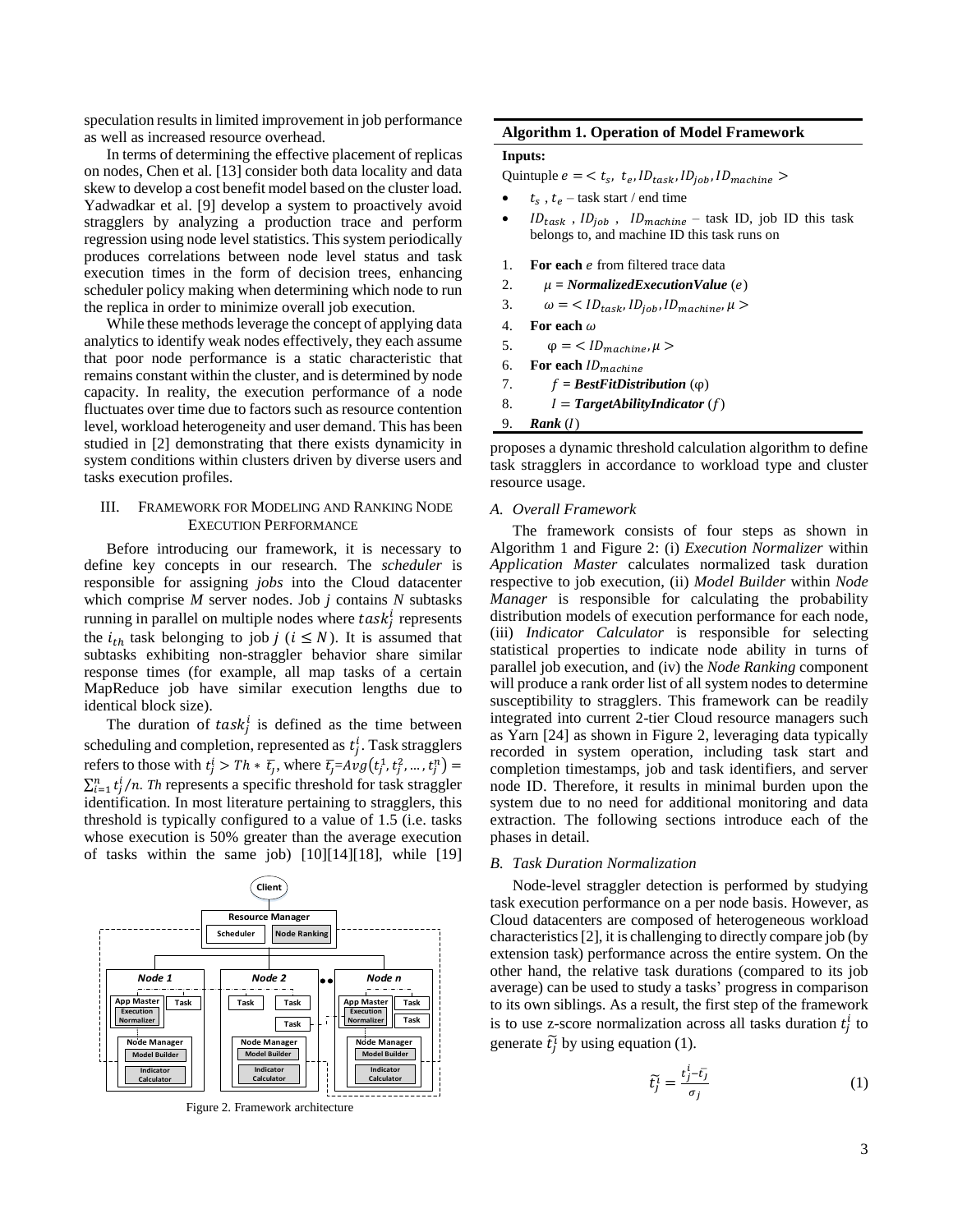

Figure 3. (a) Top four best fitting distribution for node 4820223869 (b) 3-parameter loglogistic CDF fitting

where  $\sigma_j = stDev(t_j^1, t_j^2, ..., t_j^n)$  is the standard deviation of  $t_j$ . The normalized value  $\tilde{t}_j^i$  reflects the relative speed of task<sup>*i*</sup> compared to other sibling tasks within job *j*.  $\tilde{t}_j^1 > 0$ signifies  $t_j^i$  is larger than the average job execution time, therefore  $task_j^i$  is a slow task within this job. A larger value of  $\tilde{t}_j^i$  represents more severe straggler behavior in  $task_j^i$ . This makes it possible to compare the performance of tasks irrespective of job heterogeneity.

For every node  $M$ , the normalized execution value for assigned tasks can be used to analyze its performance in terms of task execution ability. For example, if the majority of tasks assigned onto a node are always the slower ones (with a positive normalized value indicating longer execution than their own average) for different jobs, this reflects poor node execution performance compared to other nodes within the system. In contrast, if most of the normalized values assigned onto the node are negative, this represents that tasks assigned tend to execute faster, demonstrating strong node execution performance. Therefore, it is necessary to form a data file consisting of the following sextuples for each node in order to analyze its performance model:

# $< t_s$ ,  $t_e$ ,  $ID_{task}$ ,  $ID_{job}$ ,  $ID_{machine}$ , Normalized<sub>t</sub> >

This records start time of a task, end time of a task, task ID, job ID, machine ID and task normalized value as the input to enable the analysis.

# *C. Best Fit Distribution for Node Execution Performance*

The normalized task duration is used in order to construct probabilistic models of execution performance for tasks within each server node in order to ascertain the likelihood of task straggler occurrence.

There exist numerous Goodness of Fit (GoF) tests designed for different data characteristics including chisquare, Kolmogorov-Smirnov (KS) and Anderson-Darling (AD) [20, 21]. For our analysis, AD test is adopted as it places greater emphasis towards tailing data distributions. Figure 3 shows an example result of distribution fit for the node with ID 4820223869 in Google. In this case, 9 different distributions have been tested, including 3-parameter Lognormal, Normal, 2-parameter Exponential, 3-parameter Weibull, Smallest Extreme Value, Largest Extreme Value, 3 parameter Gamma, Loglogistic and 3-parameter Loglogistic. Figure 3 (a) lists the top four best fits, among which 3 parameter Loglogistic distribution represents the best accuracy due to a lower AD value (CDF fitting is given in Figure 3 (b)).

### *D. Target Indicator of Node Execution Performance*

The distribution function constructed for each node is used to derive the statistical properties of node performance and susceptibility to task straggler behavior. The indicator used to capture this behavior includes the mean value, standard deviation, confidence interval, quantile points, and extreme value possibility, with each reflects different analysis objective. For example, standard deviation describes the stability of the node execution performance, while extreme value possibility represents the task straggler occurrence probability. Table 1 lists representative attributes and their corresponding meanings for reference.

Under cases when the confidence interval is chosen as the indicator of interest, it provides information that, for all tasks assigned onto this node, there is a confidence (e.g. 95%) to believe their normalized durations will fall within a specified interval. This is necessary to determine the optimal placement of tasks into nodes under the presence of stragglers; therefore in the following analysis, the indicator confidence interval will be adopted.

Table 1 Indicator Candidates and Corresponding Meanings

| Indicator   | Meaning                                              |
|-------------|------------------------------------------------------|
| Mean        | The possible normalized execution value for tasks    |
| Value       | assigned onto this node                              |
| Standard    | The normalized task execution value on this specific |
| Deviation   | machine is stable or random                          |
| Confidence  | The possible normalized execution value assigned     |
| Interval    | will between a certain interval                      |
| Extreme     |                                                      |
| Value       | The task straggler possibility for this machine.     |
| Possibility |                                                      |
| Ouantile    | Describes the normalized value for most tasks been   |
| Value       | assigned onto that specific node                     |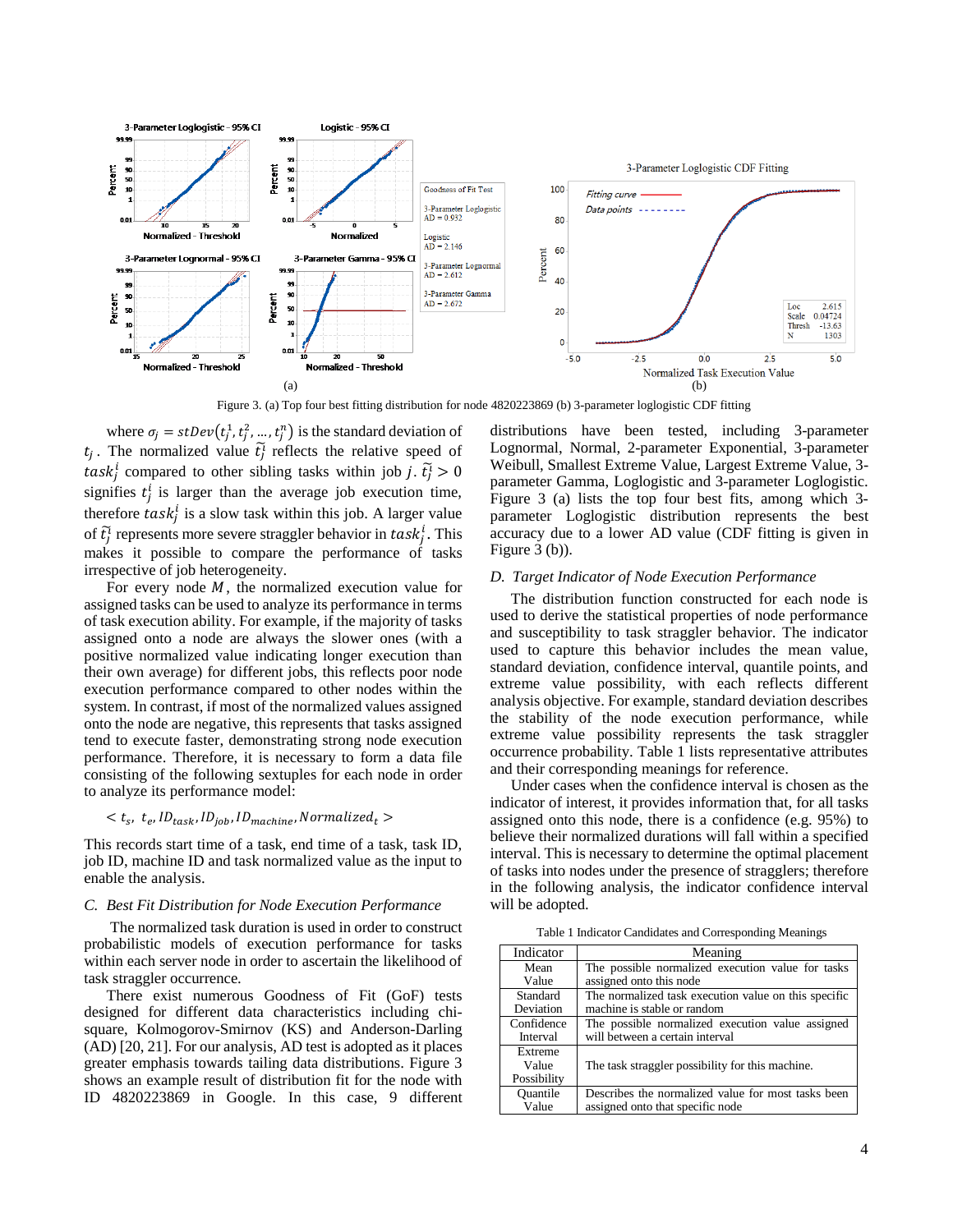# *E. Ranking*

The final step of the framework is to determine a rank order of the indicator values to classify node performance in order to categorize and identify node-level stragglers. There exist numerous ranking algorithm candidates which can leverage indicators presented in Table 1. If value-type indicators have been chosen (i.e. mean, deviation, quantile points and extreme value possibility), the ranking is relatively straight forward. If an interval-type indicator has been chosen, such as confidence interval, a graph based ranking algorithm can be adopted.

In this paper, we use the P-Cores algorithm [25] to deal with confidence interval indicator by constructing a directed acyclic graph (DAG). The nodes in the DAG represent servers within the cluster. If [A1, B1] represents the confidence interval execution performance of Node 1 and [A2, B2] represents the confidence interval of execution performance of Node 2, there will be an edge from Node 1 to Node 2 only when the condition A2>B1 stands (as shown in Figure 4). The next step is to remove nodes that do not contain an outward edge (as they represent the weakest nodes within the graph) until there are no nodes remaining. The time on which the node is been deleted is subscribed as the level this machine should be classified to. In other words, level zero nodes represent the worst execution performance as they contain the largest confidence interval value, and were removed within the first iteration. P-cores only demonstrates one such ranking algorithm within this framework, and can be substituted by other means if required.

This framework can be easily integrated into current implementations such as Hadoop. As long as the ranking result has been generated, the only modification required for system implementation is to re-modify the node health checker condition. This allows for the core system scheduler code to remain unattached and the node performance can be easily adopted by existing scheduling algorithms.

# IV. CASE STUDY BASED ON PRODUCTION TRACELOG DATA

The proposed framework was applied to a Google datacenter publicly available at [7][8] to demonstrate its effectiveness. As different providers typically have bespoke methods for collecting and structuring produced system data, we will first detail the semantics, data formats and schema of the case study. We will then describe the filtering and sampling process.

The tracelog of the case study system comprises 29 days operation detailing job/task behavior within a Google cluster consisting of 12,583 server nodes that share a common cluster management system. Work arrives at this cluster in the form of jobs that comprises several tasks, and a task is represented as a Linux program that executes on a single node.

There are four tables within the tracelog that relate to our research objectives. The *machine events table* details server status (i.e. whether it has been added, removed, or modified within the cluster). The *job events* and *task events* tables record information pertaining to job/task status (un-submitted, pending, running, dead) expressed through recorded events



Figure 4. DAG edge example

(submit, schedule, kill, evict) at specific timestamps. The *task usage table* gives information of the start/end time of each individual task as well as the specific placement onto servers. Usually, all tasks within a job execute exactly the same binary code with the same options and resource request. The dataset is voluminous (approximately 400GB in size unzipped), and contains traces of 672,074 jobs composed of 25,228,174 tasks. As a result, it is important to filter out noisy information and properly decide suitable target jobs to conduct the analysis.

#### *A. Data Pre-processing*

It has been identified that the cluster contains numerous application types including batch, latency sensitive, gratis and system monitoring jobs. In our analysis, we focus on MapReduce jobs - a representative job type that containing subtasks which exhibit similar completion times. For example in Hadoop system, the default data block size settings is 64MB, and map tasks are automatically generated based on input data size; they will, therefore, have similar completion times. However, due to commercial confidentiality, Google does not reveal precise information concerning specific job types. In order to extract MapReduce job data, three filter conditions have been applied.

#### *1) Identify parallel jobs*

The first condition is to identify jobs which execute tasks in parallel. Task number is used to design this filter, and the ones that have more than two tasks submitted at the same time are been extracted out. This is possible by studying the timestamps of job and task submissions and completions, as well as using the right SQL query to select corresponding jobID with multiple taskIDs.

#### *2) Determine production jobs*

Tasks within the cluster are assigned priorities ranging between 0 and 11 for lowest and highest scheduling priority, respectively, indicated in job events table. According to documentation [8], production tasks including batch job processing and latency sensitive tasks are with priority from 2 to 9, monitoring are 10 to 11, and gratis tasks are 0 to 1.

# *3) Extract MapReduce jobs*

Unlike the former two conditions that have explicit relating attributes, filtering out jobs that exhibit MapReduce characteristics used two additional hypotheses in our work. First, according to [8], the attributes "job name" and "logical job name" within the job events table, both of which are opaque base 64-encoded strings that have been hashed to hide sensitive information, can be used. Unique job names are generated by automated tools to avoid conflicts, however, the job names generated by different executions of the same program will usually have the same logical name. [8] points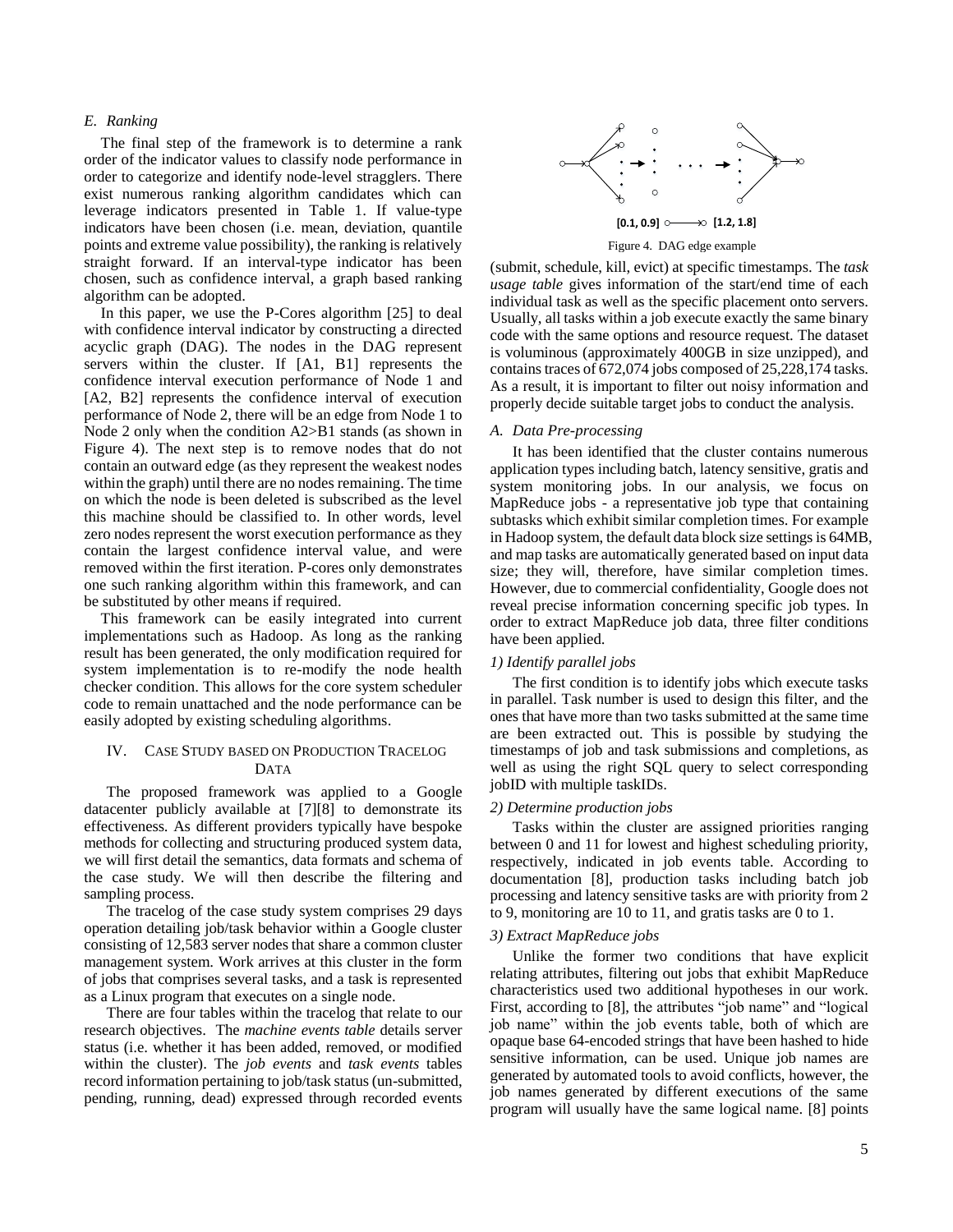

out that MapReduce is an example of this kind of application that frequently generates unique job names with identical logical names. Second, the attribute named "username" can also assist towards identifying MapReduce jobs. Usernames in this trace represent services run on top of the Google Cloud cluster, and jobs executing under the same username are likely to be part of the same external or internal service. When a single program runs multiple jobs, such as master job and worker job spawned by the same MapReduce, those jobs will almost always run as the same user.

After filtering, the total target job size is reduced to 92,848 with 10,894,461 tasks for analysis. Importantly, since no biased selections have been conducted towards node type, the influence brought by eliminating additional tasks is applied equally to all nodes, therefore, there should be no imbalance that will lead to unreliable node performance result.

#### *B. Node Sampling*

As there are over 12,500 server nodes within the cluster, it is beneficial to perform sampling in order to conduct indepth analysis of node execution performance that accurately reflects the general characteristics of the whole cluster. There exist four primary types of server nodes within this cluster, with each type reflecting different physical capacities in dimensions of CPU cores and RAM size as shown in Table 2. We conduct systematic sampling based on the number of tasks assigned to the nodes. The minimum value of the sample set that retains a 5% margin of error to the whole population is 132 after applying Minitab (statistical software





**MachinelD**<br>(c) Box plot of normalized execution value for each VM in experiment

similar to SPSS) sample size calculation function. By making a random selection from each server type to generate the corresponding number of nodes, we generate the final target set which consists nodes that remain the same server type proportion. Furthermore, in order to minimize the error brought by sampling, two different sets have been selected to perform both modeling and validation.

#### V. MODEL EVALUATION

This section evaluates the framework's effectiveness for determining a node's performance and its susceptibility to straggler behavior, performed through experiments and data analytics.

# *A. Distribution Modeling*

Figure 5 illustrates four examples of node performance distributions of individual server nodes when applying the proposed framework. Within the time the data covered, it is observable that the normalized execution data on nodes with ID (a) 672206, (b) 554297904, and (d) 4820223869 follow a relatively normal distribution, with approximately same positive and negative values, indicating an average node performance regarding to its ability of executing tasks, while node (c) 257336015 has more negative values, representing a better performance.

When modeling the distribution of nodes execution performance within the derived samples described in Section 4, it is shown that among the 132 machines, 112 and 117 have 3-parameter loglogistic as their best fit (84.85% and 88.64%), and all of them include this distribution in their top three.

# *B. Node Execution Performance*

#### *1) Relationship with physical capacity*

In order to explore whether the assumption adopted by most current literature claiming that higher node capacity always results in better execution performance is valid, we conduct several analyzes. The first sample set is applied as the input for the framework, with mean value selected as the indicator of interest to analyze nodes performance regarding tasks execution. We group the nodes' execution performance results in accordance with four server types described in Table 2. When expressed as a boxplot as shown in Figure 6(a), it is observable that server 4 nodes tend to exhibit larger normalized execution values, while values for server type 2 nodes all fall below zero, signifying most tasks run on this server category execute quicker than their own average. Figure 6(b) illustrates the result that takes the second sample set as the input for the framework with extreme value possibility as the indicator, and nodes still categorized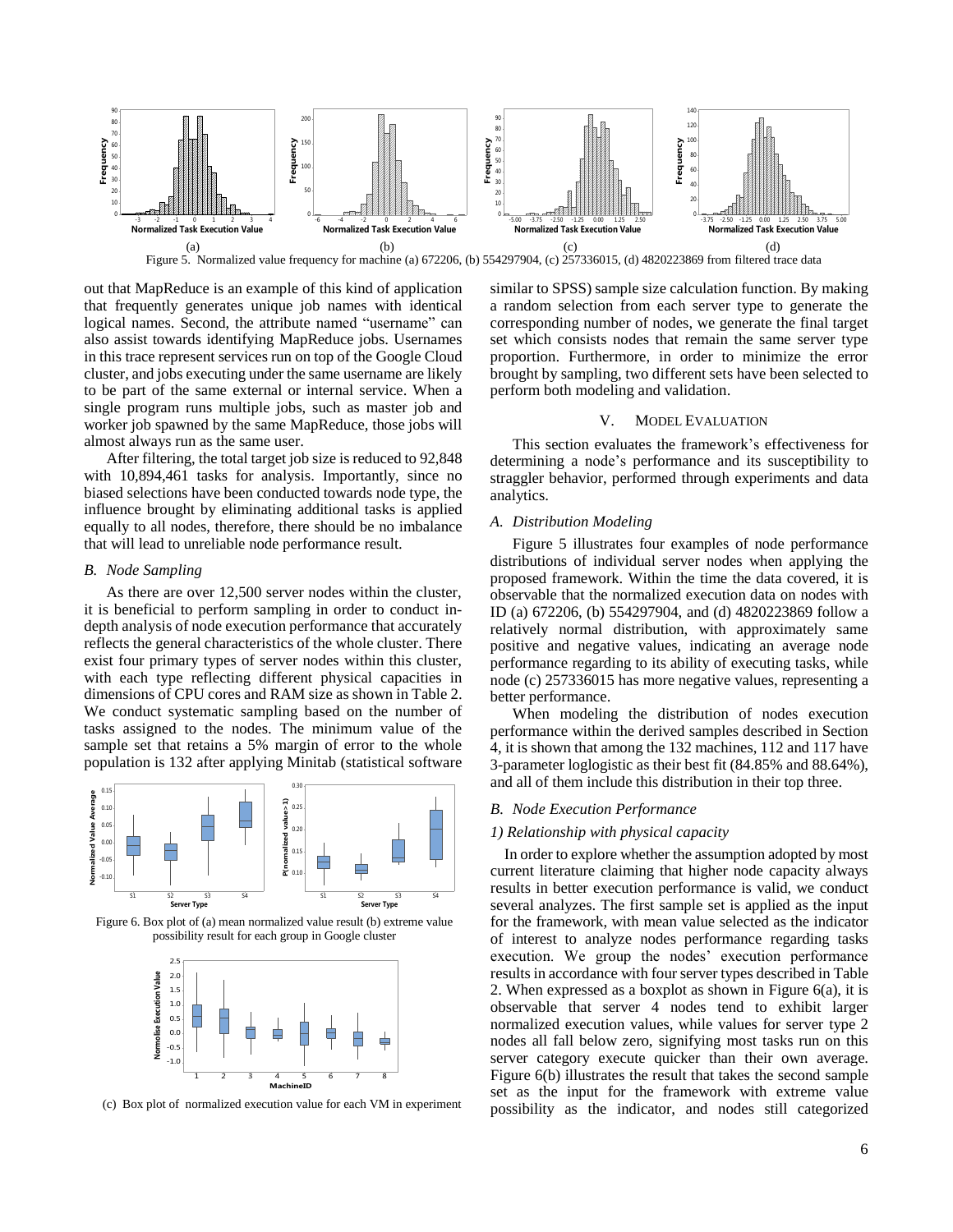depending on the four server types to summarize their performance. This analysis indicates similar results with the first sample set, that the ranking of the overall nodes execution performance is  $S_2 > S_1 > S_3 > S_4$ . However, the server node capacities actually have an opposite ranking, with capacity( $S_2$ )  $\langle$  capacity(S<sub>1</sub>)  $\langle$  capacity(S<sub>3</sub>)  $\langle$  capacity(S<sub>4</sub>).

To test whether this negative correlation exists within other environments, we executed MapReduce jobs on top of a test cluster consisting of 9 VMs (one Namenode and eight Datanodes), using Hadoop 2.5.2 integrated with Hive 1.0.1 [22]. The CPU and memory capacities configured for workers are detailed in Table 3. The Hive queries are automatically transformed into MapReduce jobs that commence execution. For our experiment, four types of queries have been tested on different data sizes, including "select", "count", "group by", and "load data". By collecting these newly generated job completion logs from the VMs and making them inputs for our framework, we ascertain the node execution performance per machine ID shown in Figure 6(c). We observe that the relationship between node capacity and its execution performance exhibits a positive correlation, differing from the Google analysis result.

From above analysis, we demonstrate that node capacity is not the only factor that decides node performance regarding task execution. In some situations, a larger capacity can actually have worse execution performance for reasons such as different architecture, load, utilization or even year of purchase. Therefore, the assumption of simple proportional correlation between a node's capacity and its execution performance requires restructuring. Our framework uses task execution data itself to analyze node performance, and is capable of accurately identifying weak nodes.

#### *2) Temporal patterns of node execution performance*

Another assumption adopted by most straggler related literature is that node execution performance is a static attribute of servers that will remain constant for long periods of time. However, this assumption breaks down in real systems due to reasons including utilization rate, resource contention, workload type, latent server faults, etc. Figure 7 illustrates the analysis result of how node performance changes over time after applying Google data into our framework, with the average value the indicator of interest to represent performance. Five server nodes have been chosen based on a random selection. From this daily performance trend we observe that node performance in executing tasks varies along with time, demonstrating that node-level

| Table 2 Google server capacity characteristics |  |  |  |  |  |  |  |  |
|------------------------------------------------|--|--|--|--|--|--|--|--|
| --                                             |  |  |  |  |  |  |  |  |

| Server Type | <b>CPU</b> Capacity | <b>Memory Capacity</b> | Proportion |
|-------------|---------------------|------------------------|------------|
| C 1         | 0.5                 | 0.4995                 | 53.50%     |
| S2          | 0.5                 | 0.2493                 | 30.70%     |
| S3          | J.C                 | 0.749                  | 7.96%      |
| S4          |                     |                        | 6.32%      |

|  | Table 3 VM capacity characteristics |  |
|--|-------------------------------------|--|
|  |                                     |  |

| VM IP    | <b>CPU</b><br>Cores | Memory | VM IP    | <b>CPU</b><br>Cores | Memory |
|----------|---------------------|--------|----------|---------------------|--------|
| 10.1.0.2 |                     | 1 GB   | 10.1.0.6 |                     | $1$ GB |
| 10.1.0.3 |                     | $2$ GB | 10.1.0.7 |                     | $2$ GB |
| 10.1.0.4 |                     | 3 GB   | 10.1.0.8 |                     | 3 GB   |
| 10.1.0.5 |                     | 4 GB   | 10.1.0.9 |                     | 4 GB   |



Figure 7. Node execution performance daily changing trend

stragglers identification should take time interval into consideration; simply configuring a static blacklist does not meet this requirement.

Although node performance fluctuates over time, it is still observable that node one performs weaker than the other nodes, with a larger normalized execution value. The next section shows how our framework is capable of ranking nodes according to their performance within the system, and identifying node-level stragglers.

## *C. Node-level Straggler Identification*

Our framework classifies Google nodes into five levels depending on their performance of executing tasks, with level 0 servers representing the slowest node-level stragglers (as such nodes were removed in the first iteration of the ranking procedure detailed in Section 3) and level 4 nodes the fastest. We observe that, 105 out of 12583 nodes within the Google cluster are identified as node-level stragglers after analyzing one month of MapReduce execution data. This information can be integrated into further enhanced scheduling algorithms to improve blacklist or speculation efficiency. Furthermore, when the system is fed with further new executions, the newly generated trace can be used to dynamically adjust the ranking, making it accurately reflect newest system state.

To evaluate the generality of the ranking, another analysis is conducted using batch job execution data. Batch jobs are derived following the method described in [16], which considers the characteristics of job priority, job start and completion time in relation to task submission and completion. Through such filtering criteria, 3,043 jobs comprised of 252,950 tasks within Google trace have been identified. The node performance ranking result generated by this new workload execution log is detailed in Table 4. Although it only classifies the servers into four levels instead of five (with more level 0 nodes), all node-level stragglers that have been identified using MapReduce data are included in this batch job result, indicating the same small set of weakest nodes have been successfully detected.

Table 4 Ranking Results According to Confidence Interval

|            |                | <b>Batch Job Result</b> | MapReduce Job Result |            |  |
|------------|----------------|-------------------------|----------------------|------------|--|
|            | Node<br>Number | Proportion              | Node<br>Number       | Proportion |  |
| Level $0l$ | 416            | 3.31%                   | 105                  | 0.83%      |  |
| Level 1    | 4031           | 32.04%                  | 1772                 | 14.08%     |  |
| Level 2    | 7505           | 59.64%                  | 7265                 | 57.74%     |  |
| Level 3    | 631            | 5.01%                   | 3386                 | 26.91%     |  |
| Level 4    |                |                         | 55                   | 0.44%      |  |